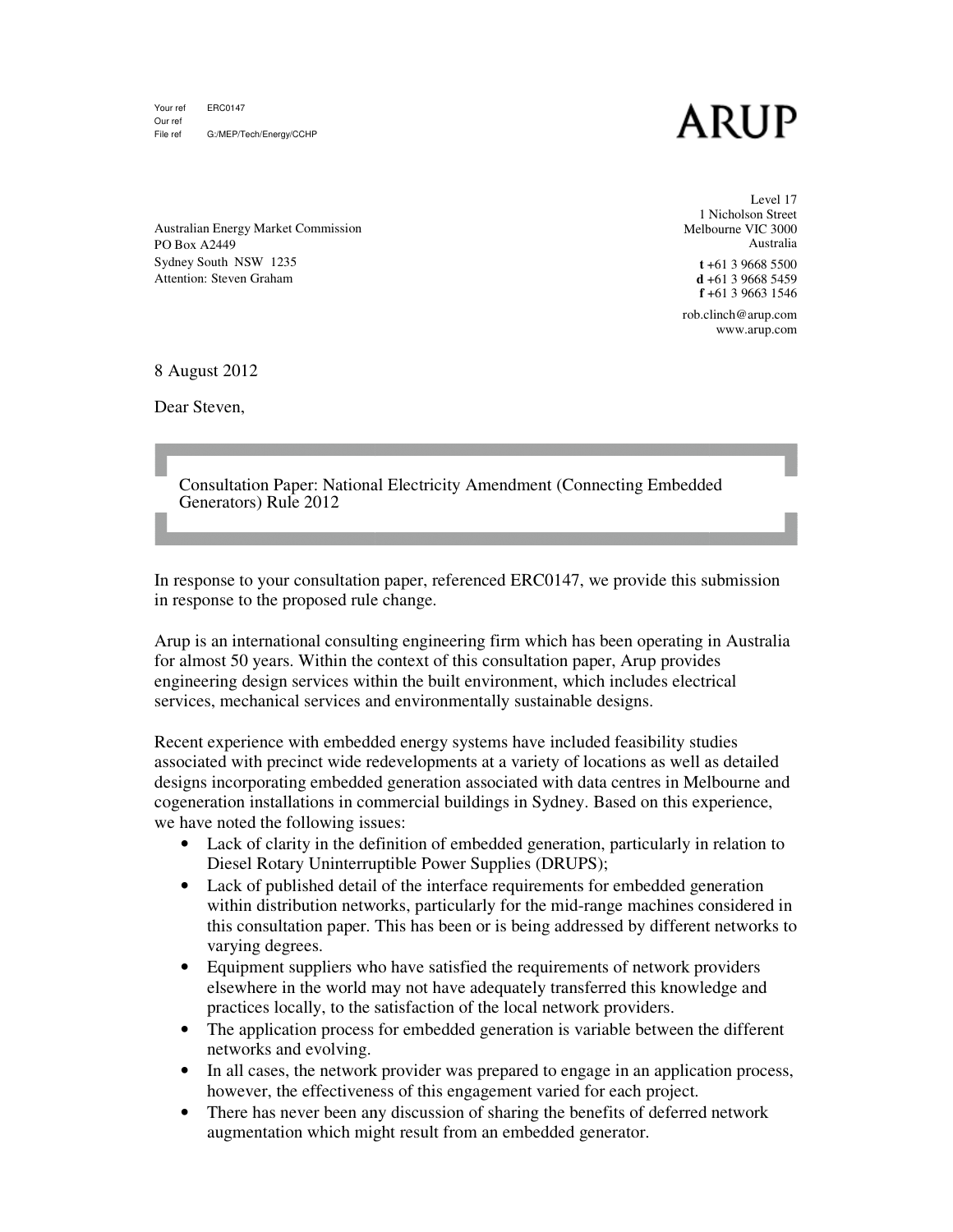We consider that the rule changes proposed in the ClimateWorks, Seed, Property Council of Australia submission will be helpful in expediting network connections for embedded generators, in a consistent way, and encourage the adoption of energy efficient technology through local capture of waste heat in the generation process.

| <b>QUESTION</b>                                | <b>COMMENT</b>                                     |
|------------------------------------------------|----------------------------------------------------|
| Question 1 – Complying with Chapter 5          | We concur with the submission that Chapter 5       |
|                                                | has been drafted with large generators in mind,    |
|                                                | with onerous connection requirements. This is      |
|                                                | inappropriate for moderate sized embedded          |
|                                                | generators which may not even export to the        |
|                                                | grid and generally are sized to match the          |
|                                                | captured waste heat to the needs of the host       |
|                                                | facility. Clarity in acceptable connection         |
|                                                | requirements for this size of embedded             |
|                                                | generator needs to be established.                 |
| Question 2 - Good Faith Provisions             | Our experience in discussing network               |
|                                                | connections for embedded generators have           |
|                                                | generally been undertaken "in good faith" by       |
|                                                | the LNSPs. Our perception is that some of the      |
|                                                | technical issues requiring resolution have not     |
|                                                | been addressed previously by the individual        |
|                                                | network, and therefore there is an element of      |
|                                                | "learning on the job". This approach can           |
|                                                | produce acceptable technical solutions, but can    |
|                                                | introduce time and cost penalties to the           |
|                                                | embedded generator proponents.                     |
| Question 3 – Publishing Details of Information | The LNSPs with whom we have had contact are        |
| Requirements                                   | all in various stages of developing documents      |
|                                                | for publishing network connection requirements     |
|                                                | for embedded generators which fall in this         |
|                                                | moderately sized category. We would expect         |
|                                                | that all LNSPs will develop their own              |
|                                                | publications which will reflect the local          |
|                                                | conditions. Nevertheless, some consistency         |
|                                                | across all networks would be desirable so that     |
|                                                | experience from one location can be shared         |
|                                                | elsewhere. Also consistency across jurisdictions   |
|                                                | will assist proponents and equipment suppliers     |
|                                                | in providing the required information              |
|                                                | expeditiously, particularly where repeat           |
|                                                | installations are proposed in different locations. |
| Question 4 – Response to Connection Inquiries  | Responsiveness of LNSPs to connection              |
|                                                | enquiries has been variable. Generally, the        |
|                                                | LNSPs are prepared to engage, but the lack of      |
|                                                | detail provided by the equipment supplier and      |
|                                                | the availability of LNSP staff to review and       |
|                                                | understand the proposed technology has resulted    |
|                                                | in delays and resolution of technical issues.      |
|                                                | Over time, all LNSPs will have the experience      |
|                                                | to develop a range of connection request           |
|                                                | information sheets which will reflect the diverse  |

We provide the following responses to some of the specific questions raised in the Consultation Paper: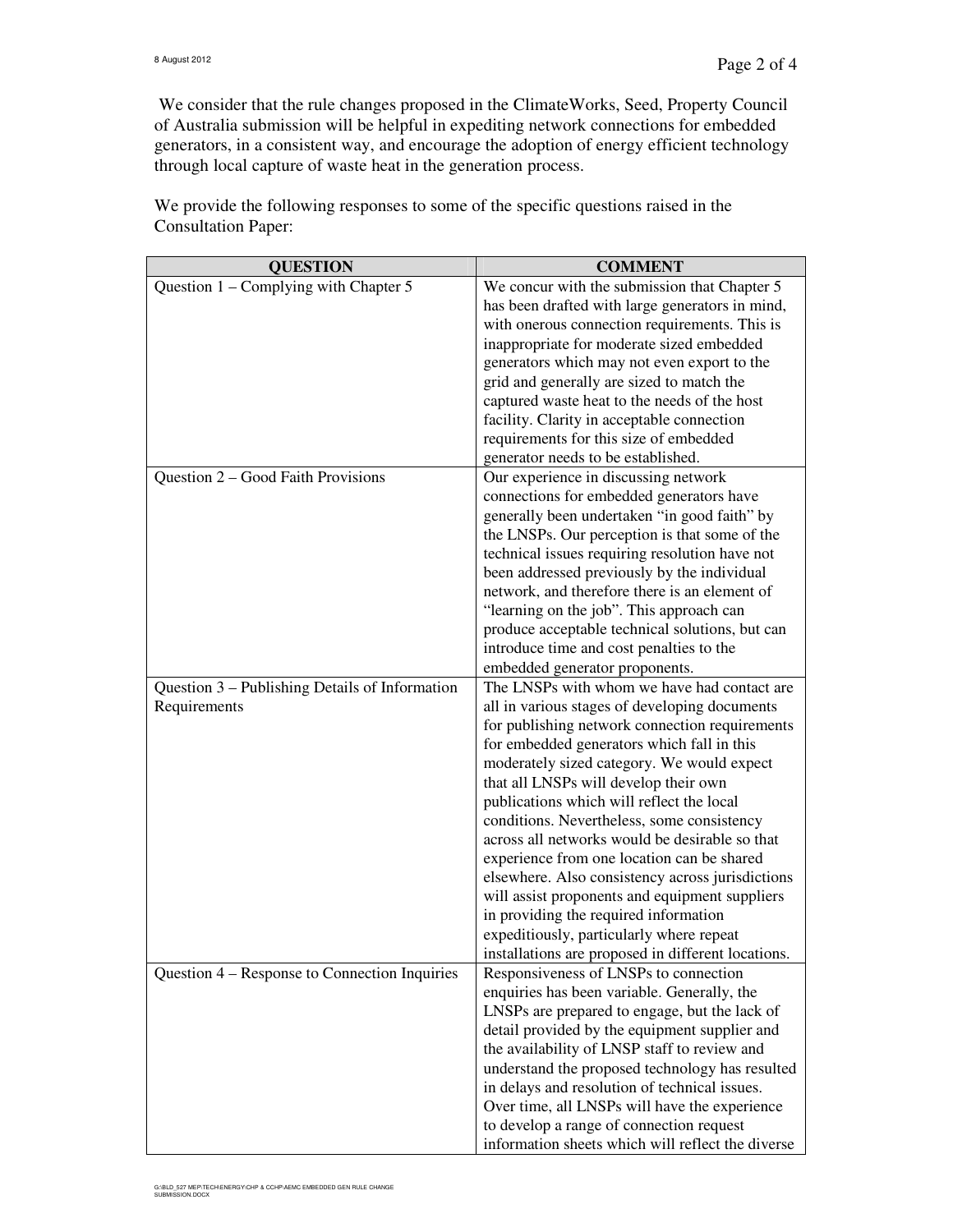|                                                                                                            | range of potential projects, for any proponent to<br>choose from.                                                                                                                                                                                                                                                                                                                                                                                                                                                                                                                                                                                                                     |
|------------------------------------------------------------------------------------------------------------|---------------------------------------------------------------------------------------------------------------------------------------------------------------------------------------------------------------------------------------------------------------------------------------------------------------------------------------------------------------------------------------------------------------------------------------------------------------------------------------------------------------------------------------------------------------------------------------------------------------------------------------------------------------------------------------|
| Question 5 – Information to be Included in<br>Offers to connect                                            | Currently, offers to connect develop through an<br>iterative process, as there is an appreciation by<br>the LNSP of the project proposal as well as an<br>appreciation of the LNSP's requirements at that<br>particular location, to accommodate the<br>proponent's project.<br>From the proponent's perspective, the earliest<br>knowledge of all up stream costs is paramount<br>in finalising their investment in the proposed<br>generation project.                                                                                                                                                                                                                              |
| Question $6$ – Setting out the time to connect in<br>the preliminary program                               | Often, a problem in engaging with LNSPs is the<br>lack of prior notice by the proponent. This is in<br>part due to the proponent considering a range of<br>options in scheme development which may or<br>may not include an on-site embedded generator.<br>Once a decision is made to include the on-site<br>generation, then time constraints imposed by the<br>LNSP, from the proponent's perspective, can<br>have cost implications. To alleviate this<br>situation, the proponent needs to engage with<br>the LNSP as early as possible, without<br>generating frivolous inquiries, once the<br>proponent has sufficient information to provide<br>the initial data for the LNSP. |
| Question 7 – Providing an offer to connect<br>within 65 days                                               | An offer to connect within 65 days is not<br>unreasonable, provided that the proponent and<br>his equipment suppliers, are capable of<br>providing all the necessary up front information<br>to the LNSP. Hence the starting point for the 65<br>days should not be from the time of application,<br>but upon acknowledgement from the LNSP that<br>all necessary information has been provided to<br>the LNSP.                                                                                                                                                                                                                                                                       |
| Question 8 - Terms and Conditions of<br>Connection                                                         | No comment                                                                                                                                                                                                                                                                                                                                                                                                                                                                                                                                                                                                                                                                            |
| Question 9 - Technical Standards for Embedded<br>Generators<br>Question 10 – Embedded Generators having an | Technical standards are being developed by<br>LNSPs to varying degrees of completion. There<br>ultimately will need to be a range of standards<br>to be developed for different technologies. As<br>far as possible, proponents and LNSPs would<br>benefit from the experience of others if common<br>standards were applied across LNSPs. However,<br>there will be different local requirements,<br>particularly in different climate zones, which<br>may make this impractical.<br>Our project experience does not include                                                                                                                                                         |
| automatic right to export to the Grid.                                                                     | exported power.<br>Any automatic right to export to the grid must<br>take into account existing local network<br>limitations. Also, in the case of<br>cogeneration/trigeneration, the expected benefit<br>is to use the waste heat from generation to<br>displace costs associated with other energy uses.                                                                                                                                                                                                                                                                                                                                                                            |